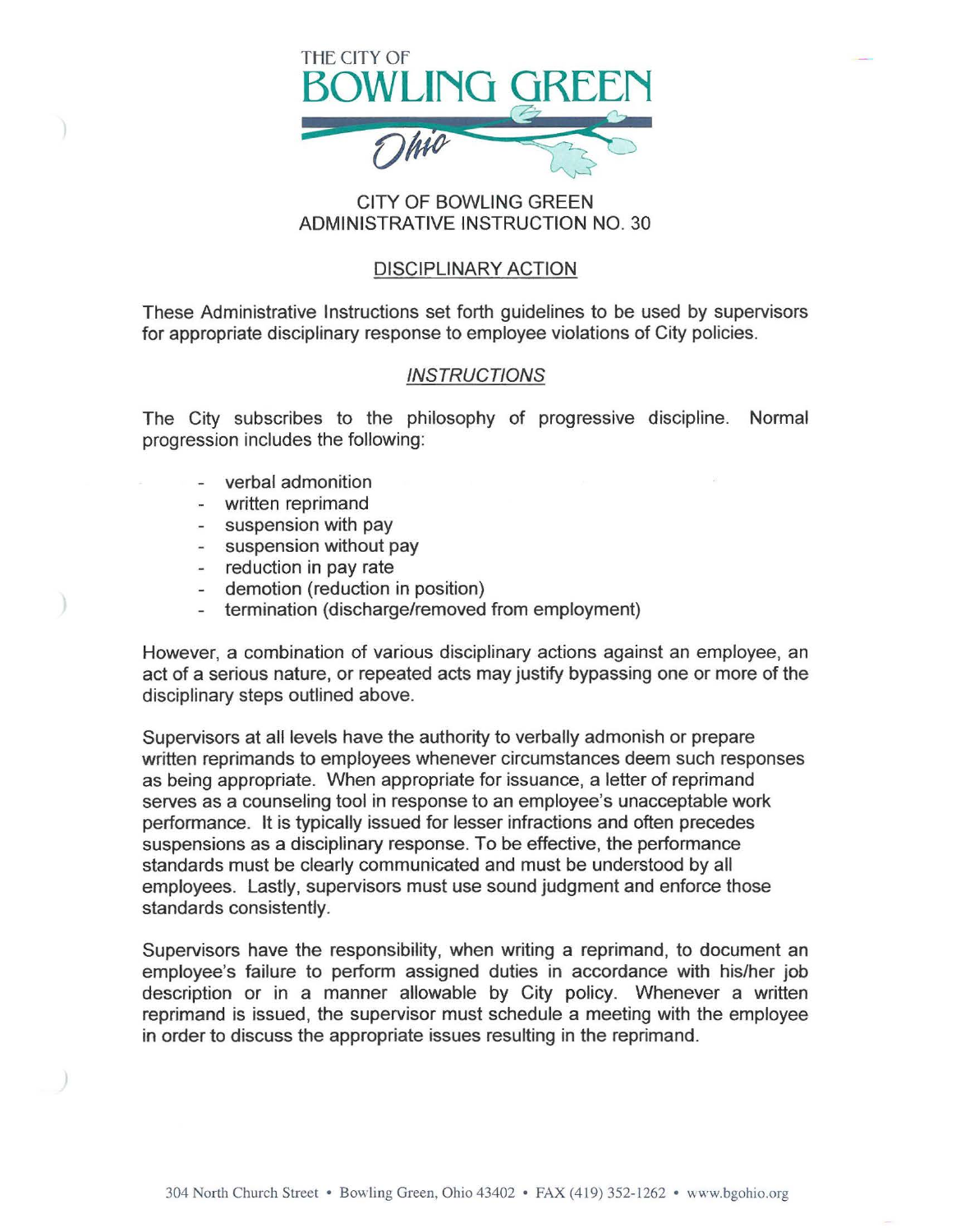Administrative Instruction No. 30 October 8, 2007 Page 2 of 3

However, there will be occasions when an employee, who is in receipt of a letter of reprimand, disagrees with the facts that prompted the letter. When this occurs the employee may send a written letter of appeal, stating the grounds for the appeal, through the chain-of-command. There is no requirement that any special form be used. The letter of appeal must be submitted to the Personnel Director within ten (10) days of the employee's receipt of the letter of reprimand. A copy of the written appeal will be reviewed and considered. Following management's review of the submitted letter of appeal the employee will receive a response from the appropriate member of the City's management staff, usually the Personnel Director, regarding the submitted letter of appeal. The letter of appeal and a copy of the management response correspondence will be placed in the employee's personnel file.

Supervisors may recommend suspensions without pay, reductions in pay or position (demotions), or termination of employment to the Mayor, who normally will be the only person authorized to invoke such discipline. The Mayor will invoke these disciplinary actions after receipt of the findings of neutral hearing officer(s). The neutral hearing officer(s) will be appointed by the Mayor. The hearing officers will schedule a hearing during which the employee will be afforded the opportunity to present his/her case. Whenever the Mayor is absent from the City, which would necessitate the appointment of an Acting Mayor, the Municipal Administrator will perform the aforementioned duties of the Mayor relating to discipline.

In cases of suspensions without pay of 24 or more hours for employees required to be paid overtime compensation, suspensions without pay of 40 hours or more for employees exempt from being paid overtime compensation, reductions in pay or position (demotions), or termination (discharge/removal from employment) information will be contained in the Mayor's disciplinary letter to the employee that establishes the actions he/she must take in order to file a proper appeal to the Civil Service Commission. The timelines will be those established in the appropriate section of the Ohio Revised Code (ORC) at the time the disciplinary action was invoked. Currently the appropriate section of the ORC is 124.34.

However, in cases when a suspension with pay is invoked, a suspension without pay of 24 hours or less is invoked for employees required to be paid overtime compensation, or a suspension of less than 40 hours for employees exempt from payment of overtime compensation is invoked, the disciplined employee does not have an appeal right to the Civil Service Commission. In these cases the employee may submit a letter of appeal to the Personnel Director. The Personnel Director will take the appeal directly to the appropriate City